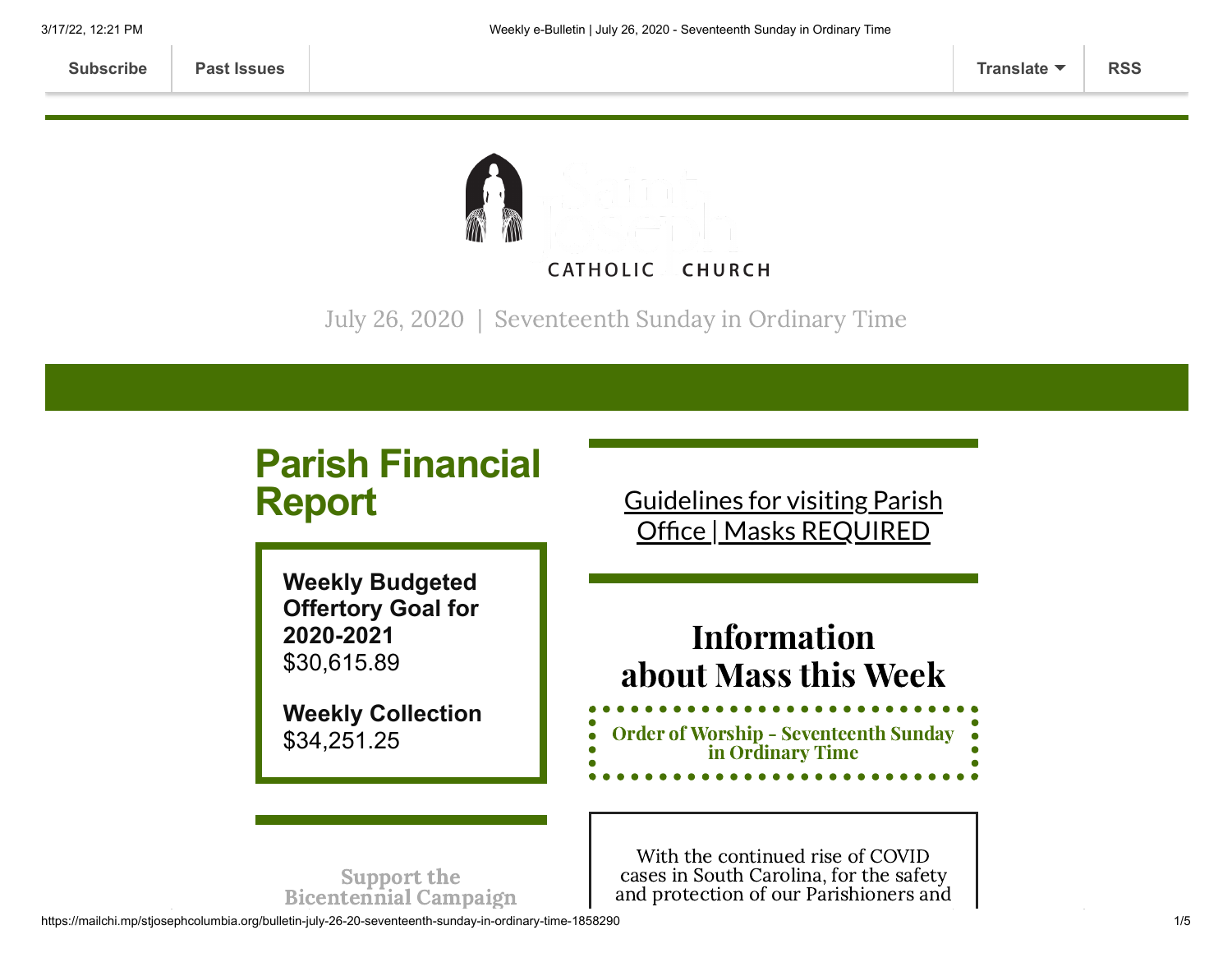Click on image below to enlarge



Parishioners may choose to attend either the Saturday Vigil Mass at 5:30 PM or one of the Sunday Masses at 8:00 AM or 12:15 PM. Please note that we are still required to limit our seating capacity in the gym to 211 people, and continue to practice all precautionary measures that are in place to ensure we are protecting one another from the spread of COVID-19. The Church will remain closed for the 1030 AM livestream Mass on Sundays, for the time being.

The Church will be open for private prayer Monday – Thursday, 8:00-3:00 PM and Friday from 8:00-12:30 PM (in July).



CCD is seeking volunteers for our upcoming school year.

Even though we are still working out the final details of exactly

Click **[HERE](https://www.stjosephcolumbia.org/resuming-public-masses)** for information about attending public Masses at St. Joseph's

#### Our livestream Masses can be found on our Facebook page and YouTube Channel:

<https://www.facebook.com/stjosephcolumbia/> [https://www.youtube.com/c/StJosephCatholicChurch](https://www.youtube.com/c/StJosephCatholicChurchColumbiaSC) ColumbiaSC

Broadcasting on 90.9 FM

## Click **Here** for [Mass Intentions](https://www.stjosephcolumbia.org/mass-intentions)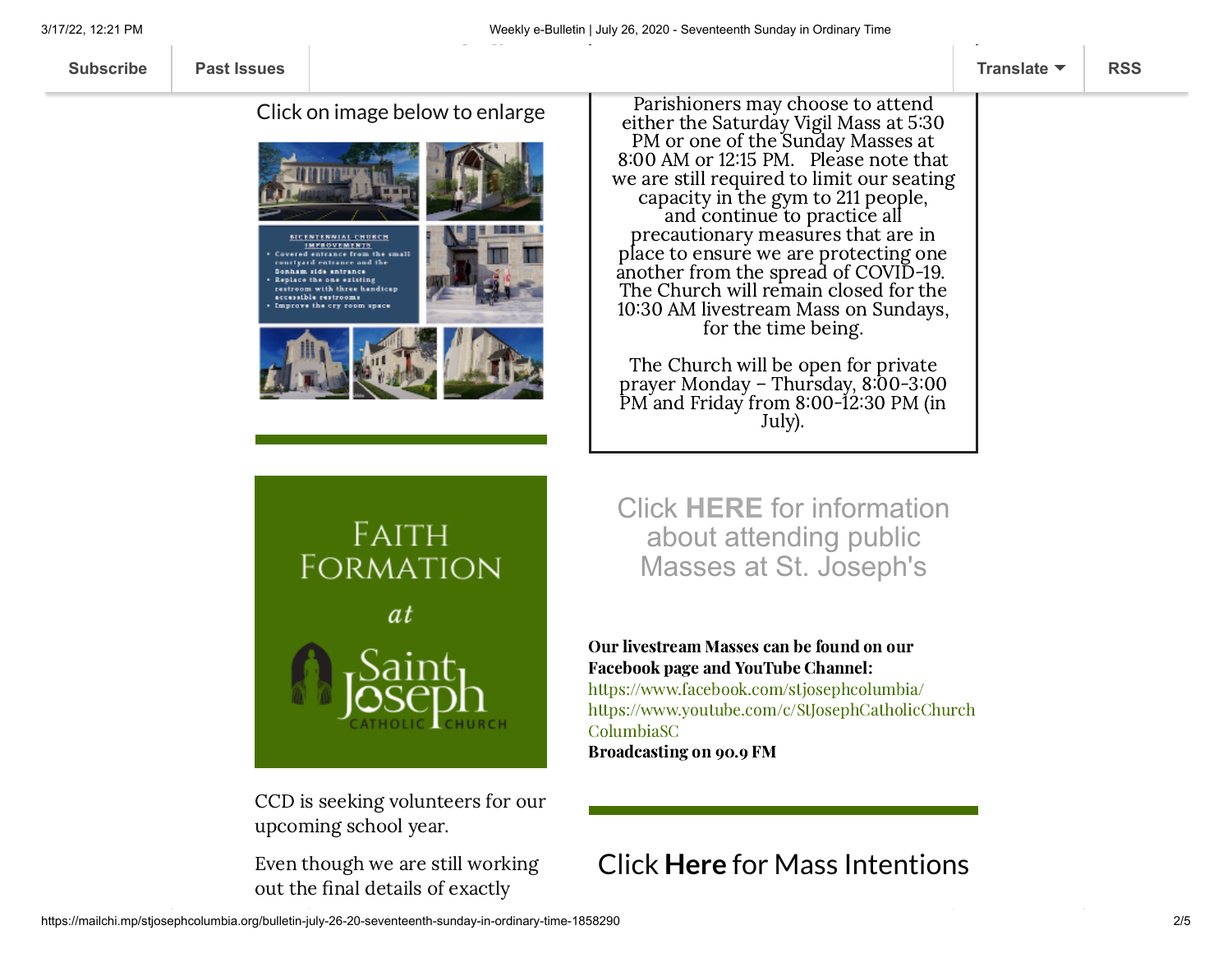**[Subscribe](http://eepurl.com/ded6Lz) [Past Issues](https://us9.campaign-archive.com/home/?u=7399f6b35c8ab775fb1714c3d&id=770b4a80d3) [Translate](javascript:;) [RSS](https://us9.campaign-archive.com/feed?u=7399f6b35c8ab775fb1714c3d&id=770b4a80d3)**

where  $\frac{1}{2}$  this upcoming  $\frac{1}{2}$  and  $\frac{1}{2}$  and  $\frac{1}{2}$  and  $\frac{1}{2}$  and  $\frac{1}{2}$  and  $\frac{1}{2}$  and  $\frac{1}{2}$  and  $\frac{1}{2}$  and  $\frac{1}{2}$  and  $\frac{1}{2}$  and  $\frac{1}{2}$  and  $\frac{1}{2}$  and  $\frac{1}{2}$  and  $\frac{1}{2}$ like we know we are going to

> need some help! St. Joseph is looking for more volunteers to join our excellent team and to be catechists and classroom aides for all grades for this new school year. Please consider joining this exciting and fulfilling ministry of sharing our faith with the next generation. You do not need experience, just a willingness to help and share your faith!

Contact

[ben@stjosephcolumbia.org](mailto:ben@stjosephcolumbia.org%C2%A0) or call the parish office (803.254.7646with questions or to volunteer.

### In [Memoriam](https://www.stjosephcolumbia.org/in-memoriam)



#### **Join Us for Eucharistic Adoration on Tuesdays**

**Click Here for the Signup [Schedule](https://www.stjosephcolumbia.org/copy-of-eucharistic-adoration-signu)**

Statement from the Roman Catholic Diocese of [Charleston](https://files.constantcontact.com/4eac7125301/bee1f41b-753e-497a-97c9-3699cd3506a4.pdf) regarding the SAFE Grants temporary restraining order

**[Details about Resuming](https://www.stjosephcolumbia.org/confessions) Confessions**

*Please Pray for the [Homebound/Sick of the](https://www.stjosephcolumbia.org/pray-for-the-homebound-sick-of-pari)*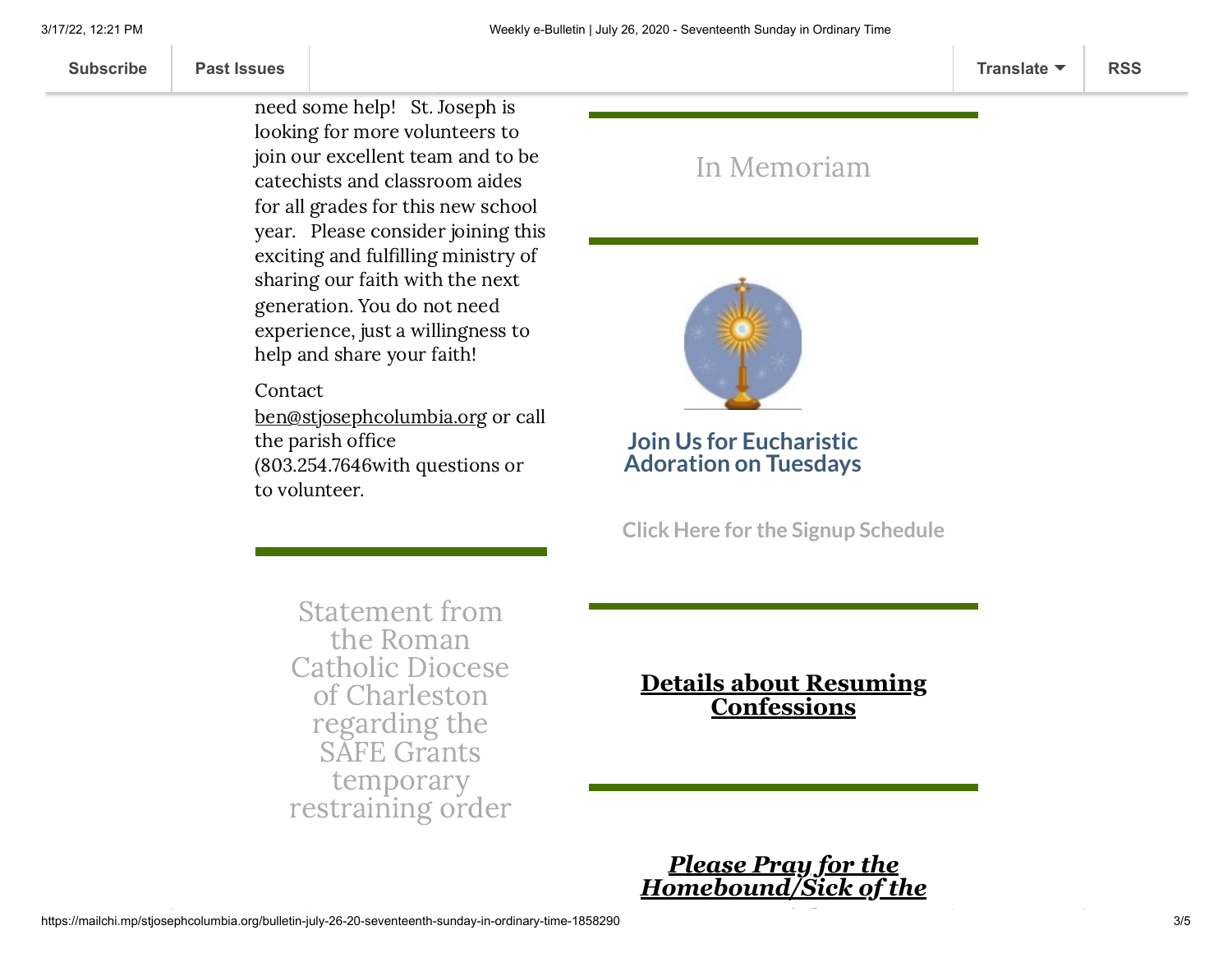

 $\overline{\phantom{a}}$ [Grants](https://files.constantcontact.com/4eac7125301/3aa931c4-db33-4c46-978b-30aedd96053f.pdf)

> Need Sanitizer or Products to Keep Your Home or Office Safe? *10% of every sale will be donated to St. Joseph School!*

**[www.mysanitizershop.com/stjosdevine](https://mcusercontent.com/7399f6b35c8ab775fb1714c3d/images/8dd9b4f6-8ee3-42ea-a5ab-52e57935aca3.png)**

### **"Art as Spiritual Therapy" Retreat**

To take your mind off of this pandemic and improve your spiritual wellbeing, the Catholic Conference Center in Hickory, NC, is hosting a special one-night retreat August 21-22. We have lined up three gifted presenters to show you how to use some hands-on art and craft activities to renew your spirit. With expert guidance, you'll create your very own inspired piece of pottery, ink drawing, and poetry. All retreatants will be safely distanced in our spacious retreat center and given a private lodging room, workspace, and dining table. The discounted price is \$150 per person, \$275 per couple.

This includes overnight lodging, three full-course meals prepared by our own executive chef in his 100% sanitation rated kitchen, all materials, and

fees.

For more information, or to register, call us at 828.327.7441,